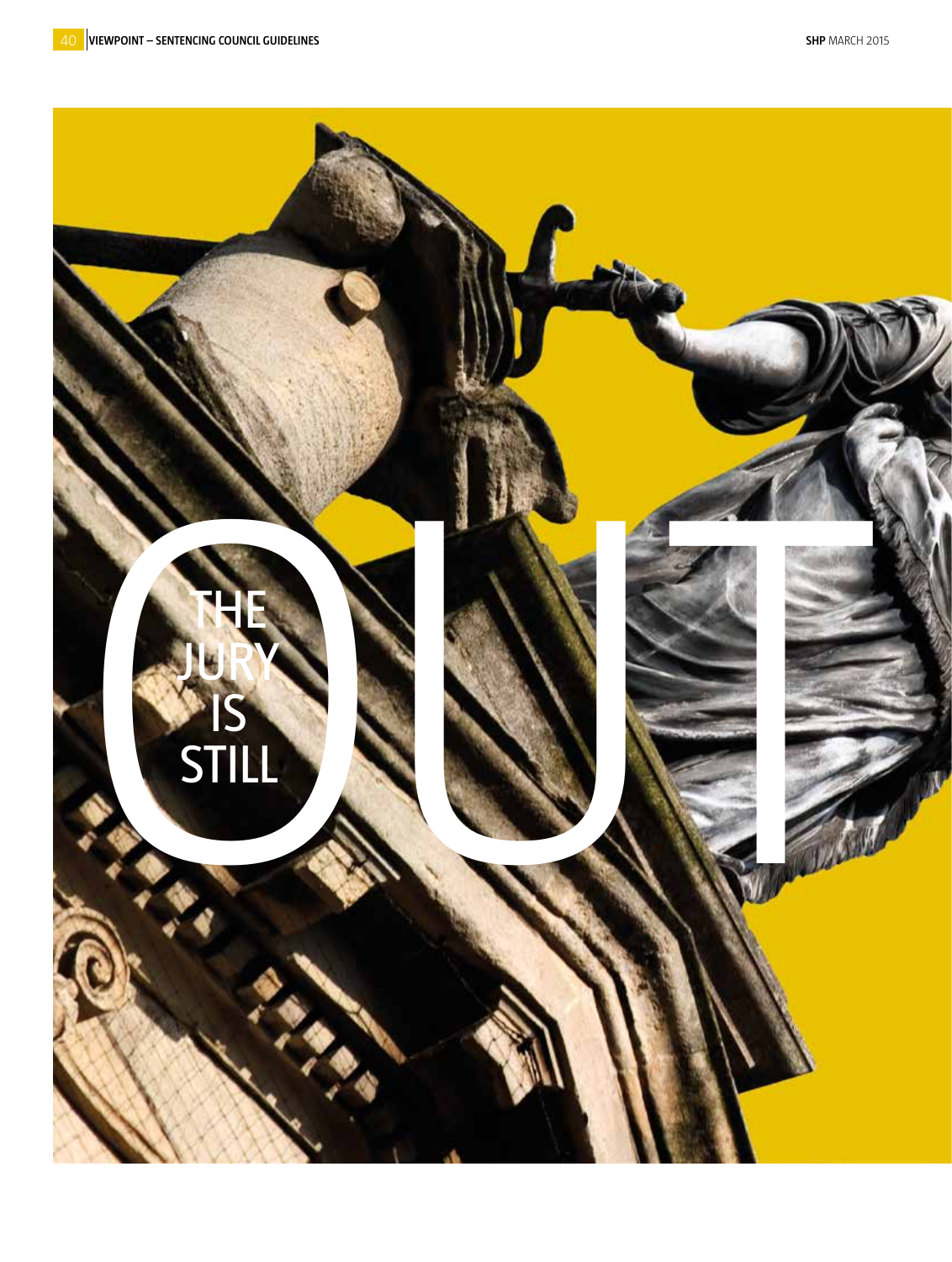

The Sentencing Council's three-month consultation on new sentencing guidelines for health and safety offences, corporate manslaughter and food safety and hygiene offences closed on 18 February. **Paul Verrico** asked leading legal

<u>In the contract of the contract of the contract of the contract of the contract of the contract of the contract of the contract of the contract of the contract of the contract of the contract of the contract of the contra</u> n SHP's December issue, Michael Caplan QC outlined the Sentencing Council's proposals for new sentencing guidelines for health and safety offences, corporate manslaughter and food safety and hygiene offences.

Proposals for the new guidelines were published on 13 November 2014 and a three-month consultation to glean the views of health and safety professionals closed last month.

In particular, the Sentencing Council was interested to receive feedback on its approach to sentencing, the factors that would make these offences more or less serious, the principles of sentencing in this area, and sentencing levels.

The general consensus among safety professionals is that the guidelines are likely to come into force in a very similar format to that outlined in the consultation draft. But if that is the case, what are the likely ramifications?

In the lead up to the consultation's closure, Eversheds asked leading lawyers to share their thoughts on the proposals. In particular, should we expect a 'sea change' in sentencing regulatory offences?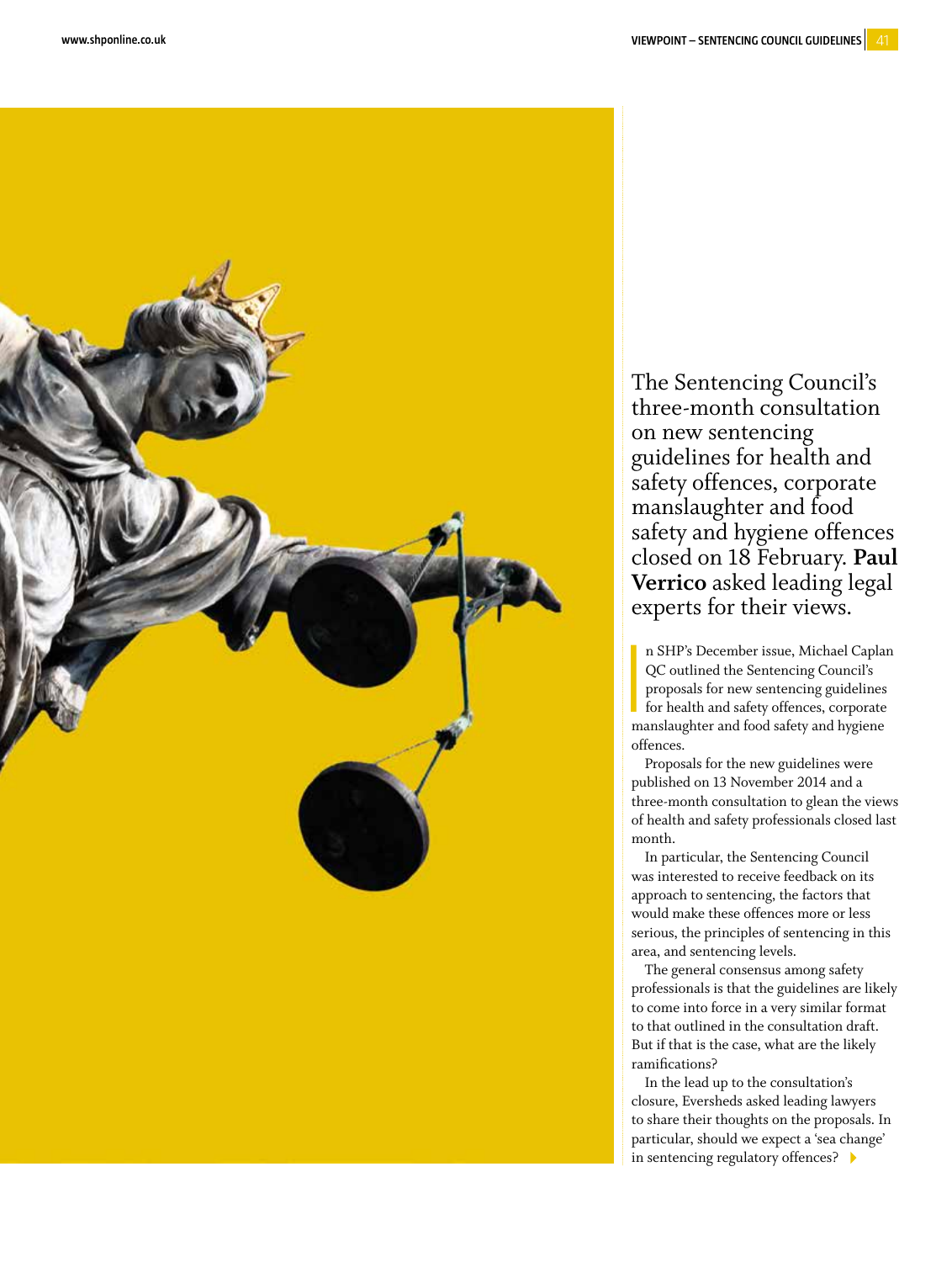# **Charles Gibson QC.**

Head of Henderson Chambers



 "The courts are being particularly encouraged to ensure that fines are sufficiently substantial to have a 'real economic impact'

which will bring home to shareholders and management the need to achieve a safe environment. It follows that fines, particularly on large companies, are bound to rise significantly and scrutiny of accounts, including where a group structure is adopted, is certain to increase.

"Given the importance placed by the draft guidelines on the categorisation of both culpability and harm and the wide range of fines possible within each bracket, companies may well be advised to challenge the prosecution's assessment by way of a Newton hearing. It will also be necessary to seek to ensure that the circumstances surrounding the offence are not distorted in the media because the offence has been placed in a particular sentencing category."

#### **Stephen Hockman QC.**

Head of 6 Pump Court



"The proposed guideline is explicit with regard to corporate defendants in advising that the sentencing court can take into account its

power to allow time for payment, or to order that the amount be paid by instalments, if necessary over a number of years.

"There seems to be nothing explicit with regard to time to pay for individual defendants, and hence it would seem that the pre-existing approach will remain unchanged. The reason for the difference appears to be essentially metaphysical, i.e. a corporate defendant has no soul and therefore will not suffer anxiety if required to pay a large sum albeit over a period of years.

"Needless to say, all decisions whether about quantum or timing are within limits, discretionary and fact-sensitive. The present Lord Chancellor has added his own imprimatur to the jurisprudence on this issue, by making it clear that both a corporate and an individual can be ordered

or at least expected to pay forthwith if the means justify this."

#### **Kevin Elliott.**

Head of health and safety defence, Eversheds LLP



"The proposed reform on sentencing for health and safety offences will have a far greater impact on organisations than the

corporate manslaughter reform seven years ago. Indeed, one possible consequence of the sentencing reform is that prosecutors will have even less appetite to pursue large organisations for the offence of corporate manslaughter with the associated challenges of securing a conviction. Instead, fines measured in millions of pounds, with associated publicity, can be achieved by prosecuting a large organisation for much more straightforward HSWA offences.

"Any organisation currently being prosecuted, or about to be prosecuted, should factor into its litigation strategy for dealing with the matter, the fact that the guidelines are likely to come into force in late 2015/early 2016. There could well be an enormous benefit in disposing of the case before the guidelines come into force."

## **Ian Lawrie QC,**  Head of 3PB



"The proposed guidelines are designed to enhance consistency of approach – they instead reveal an almost bureaucratic and

formulaic approach to sentencing which removes flexibility of judicial discretion. For directors, this is likely to mean greater likelihood of prison.

"For the first time custody thresholds are

recognition to the infinitely variable factors that can and should influence a sentence and are unduly prescriptive. By way of example, as a mitigation feature there is a failure in the guidelines to recognise that sometimes a victim's conduct can be a contributory factor in fatality occurrence in health and safety offences. In any civil claim, contributory negligence is a significant factor. Why should it not be a factor when determining a fine?

"The consequence of such failings means that proportionality, which is the very soul of the sentencing process, is unintentionally sacrificed to promote consistency through a factually straitjacketed approach to sentencing."

## **Gerard Forlin QC,**

### Cornerstone Barristers



"Only time will tell, but these eye watering changes must raise a real concern that certain large organisations may consider scaling down

or ceasing to operate in the UK in the future. The effect of these new fines will be compounded by the adverse publicity that they will almost certainly trigger."

### **Prashant Popat QC,**

Henderson Chambers



"The fines to be determined by the sentencing court will be linked, in part, to the turnover of the defendant company and the starting

point for a company with a turnover in excess of £50m, convicted of a serious (but not the most serious) health and safety breach leading to a fatality, will be £2.4m, in a range from £1.5m to £6m. A company of that size being sentenced for that type of

**"Only time will tell, but these eye watering changes must raise a real concern that certain large organisations may consider scaling down or ceasing to operate in the UK in the future"**

explicitly set out and steer judges in that direction. Companies will no longer be the lightening rod for individuals' failures. The proposed guidelines also give little

offence in the current environment might expect a starting point for the offence to be in the region of £750,000, in a range not exceeding £1m.